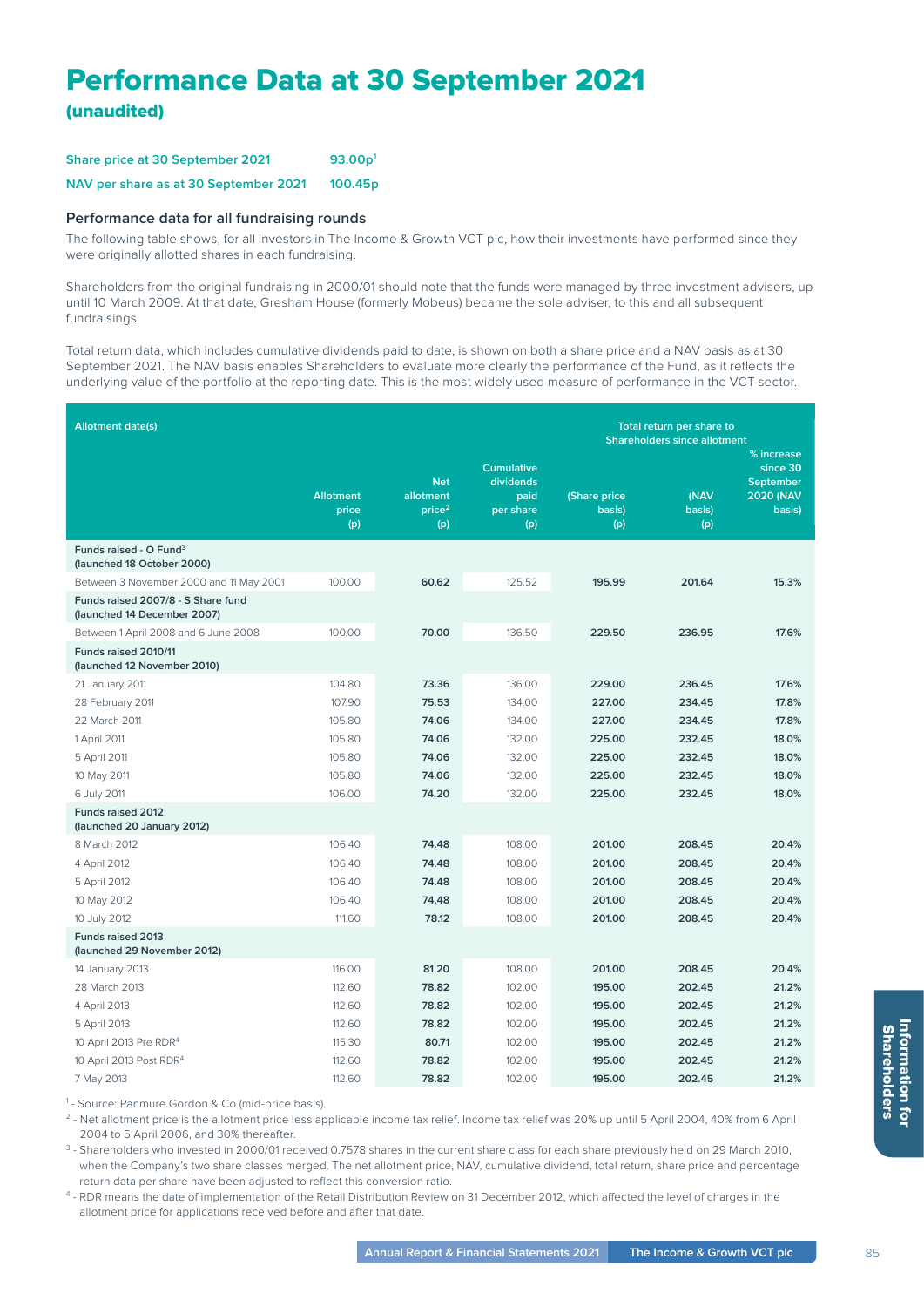## Performance Data at 30 September 2021

(unaudited)

| <b>Allotment date(s)</b>                             |                                  |                                                      |                                                            | Total return per share to<br><b>Shareholders since allotment</b><br>% increase |                       |                                                            |
|------------------------------------------------------|----------------------------------|------------------------------------------------------|------------------------------------------------------------|--------------------------------------------------------------------------------|-----------------------|------------------------------------------------------------|
|                                                      | <b>Allotment</b><br>price<br>(p) | <b>Net</b><br>allotment<br>price <sup>1</sup><br>(p) | <b>Cumulative</b><br>dividends<br>paid<br>per share<br>(p) | (Share price<br>basis)<br>(p)                                                  | (NAV<br>basis)<br>(p) | since 30<br><b>September</b><br><b>2020 (NAV</b><br>basis) |
| Funds raised 2014<br>(launched 28 November 2013)     |                                  |                                                      |                                                            |                                                                                |                       |                                                            |
| 9 January 2014                                       | 117.82 <sup>2</sup>              | 82.47                                                | 96.00                                                      | 189.00                                                                         | 196.45                | 22.0%                                                      |
| 11 February 2014                                     | 119.02 <sup>2</sup>              | 83.31                                                | 96.00                                                      | 189.00                                                                         | 196.45                | 22.0%                                                      |
| 31 March 2014                                        | 115.64 <sup>2</sup>              | 80.95                                                | 92.00                                                      | 185.00                                                                         | 192.45                | 22.5%                                                      |
| 3 April 2014                                         | 116.17 <sup>2</sup>              | 81.32                                                | 92.00                                                      | 185.00                                                                         | 192.45                | 22.5%                                                      |
| 4 April 2014                                         | 115.45 <sup>2</sup>              | 80.82                                                | 92.00                                                      | 185.00                                                                         | 192.45                | 22.5%                                                      |
| 6 June 2014                                          | 121.55 <sup>2</sup>              | 85.09                                                | 92.00                                                      | 185.00                                                                         | 192.45                | 22.5%                                                      |
| Funds raised 2015<br>(launched 10 December 2014)     |                                  |                                                      |                                                            |                                                                                |                       |                                                            |
| 14 January 2015                                      | 108.332                          | 75.83                                                | 78.00                                                      | 171.00                                                                         | 178.45                | 24.7%                                                      |
| 17 February 2015                                     | 113.17 <sup>2</sup>              | 79.22                                                | 78.00                                                      | 171.00                                                                         | 178.45                | 24.7%                                                      |
| 10 March 2015                                        | 109.88 <sup>2</sup>              | 76.92                                                | 74.00                                                      | 167.00                                                                         | 174.45                | 25.4%                                                      |
| Funds raised 2017/18<br>(launched 06 September 2017) |                                  |                                                      |                                                            |                                                                                |                       |                                                            |
| 28 September 2017                                    | 82.49 <sup>2</sup>               | 57.74                                                | 34.00                                                      | 127.00                                                                         | 134.45                | 35.7%                                                      |
| 20 October 2017                                      | 82.67 <sup>2</sup>               | 57.87                                                | 34.00                                                      | 127.00                                                                         | 134.45                | 35.7%                                                      |
| 9 November 2017                                      | 83.20 <sup>2</sup>               | 58.24                                                | 34.00                                                      | 127.00                                                                         | 134.45                | 35.7%                                                      |
| 20 November 2017                                     | 84.54 <sup>2</sup>               | 59.18                                                | 34.00                                                      | 127.00                                                                         | 134.45                | 35.7%                                                      |
| 21 November 2017                                     | 84.50 <sup>2</sup>               | 59.15                                                | 34.00                                                      | 127.00                                                                         | 134.45                | 35.7%                                                      |
| 24 January 2018                                      | 81.27 <sup>2</sup>               | 56.89                                                | 31.00                                                      | 124.00                                                                         | 131.45                | 36.8%                                                      |
| 13 March 2018                                        | 82.32 <sup>2</sup>               | 57.62                                                | 31.00                                                      | 124.00                                                                         | 131.45                | 36.8%                                                      |
| Funds raised 2020<br>(launched 25 October 2019)      |                                  |                                                      |                                                            |                                                                                |                       |                                                            |
| 8 January 2020                                       | 77.28 <sup>2</sup>               | 54.10                                                | 19.00                                                      | 112.00                                                                         | 119.45                | 42.1%                                                      |

1 - Net allotment price is the allotment price less applicable income tax relief. Income tax relief was 20% up until 5 April 2004, 40% from 6 April 2004 to 5 April 2006, and 30% thereafter.

<sup>2</sup> - Average effective offer price. Shares were allotted pursuant to the 2014/15, 2015, 2017/18 and 2019/20 offers at individual prices for each investor in accordance with its pricing formula set out in each offer's respective securities note.